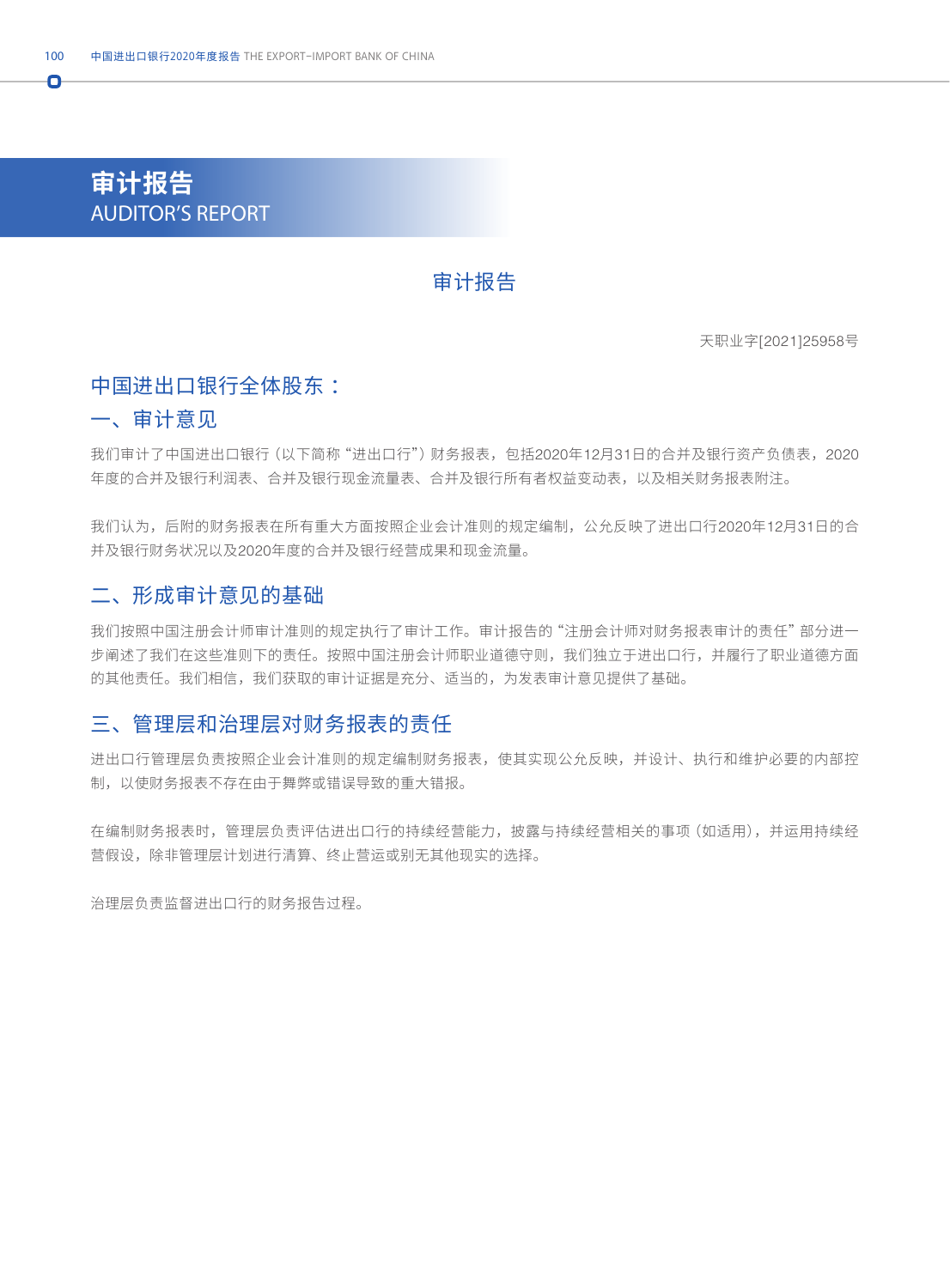o

# 四、注册会计师对财务报表审计的责任

我们的目标是对财务报表整体是否不存在由于舞弊或错误导致的重大错报获取合理保证,并出具包含审计意见的审计报 告。合理保证是高水平的保证,但并不能保证按照审计准则执行的审计在某一重大错报存在时总能发现。错报可能由于 舞弊或错误导致,如果合理预期错报单独或汇总起来可能影响财务报表使用者依据财务报表作出的经济决策,则通常认 为错报是重大的。

在按照审计准则执行审计工作的过程中,我们运用职业判断,并保持职业怀疑。同时,我们也执行以下工作:

- (1) 识别和评估由于舞弊或错误导致的财务报表重大错报风险,设计和实施审计程序以应对这些风险,并获取充分、 适当的审计证据,作为发表审计意见的基础。由于舞弊可能涉及串通、伪造、故意遗漏、虚假陈述或凌驾于内部 控制之上,未能发现由于舞弊导致的重大错报的风险高于未能发现由于错误导致的重大错报的风险。
- (2) 了解与审计相关的内部控制,以设计恰当的审计程序,但目的并非对内部控制的有效性发表意见。
- (3) 评价管理层选用会计政策的恰当性和作出会计估计及相关披露的合理性。
- (4) 对管理层使用持续经营假设的恰当性得出结论。同时,根据获取的审计证据,就可能导致对进出口行持续经营能力 产生重大疑虑的事项或情况是否存在重大不确定性得出结论。如果我们得出结论认为存在重大不确定性,审计准则 要求我们在审计报告中提请报表使用者注意财务报表中的相关披露 ;如果披露不充分,我们应当发表非无保留意 见。我们的结论基于截至审计报告日可获得的信息。然而,未来的事项或情况可能导致进出口行不能持续经营。
- (5) 评价财务报表的总体列报、结构和内容,并评价财务报表是否公允反映相关交易和事项。
- (6) 就进出口行中实体或业务活动的财务信息获取充分、适当的审计证据,以对财务报表发表审计意见。我们负责指 导、监督和执行集团审计,并对审计意见承担全部责任。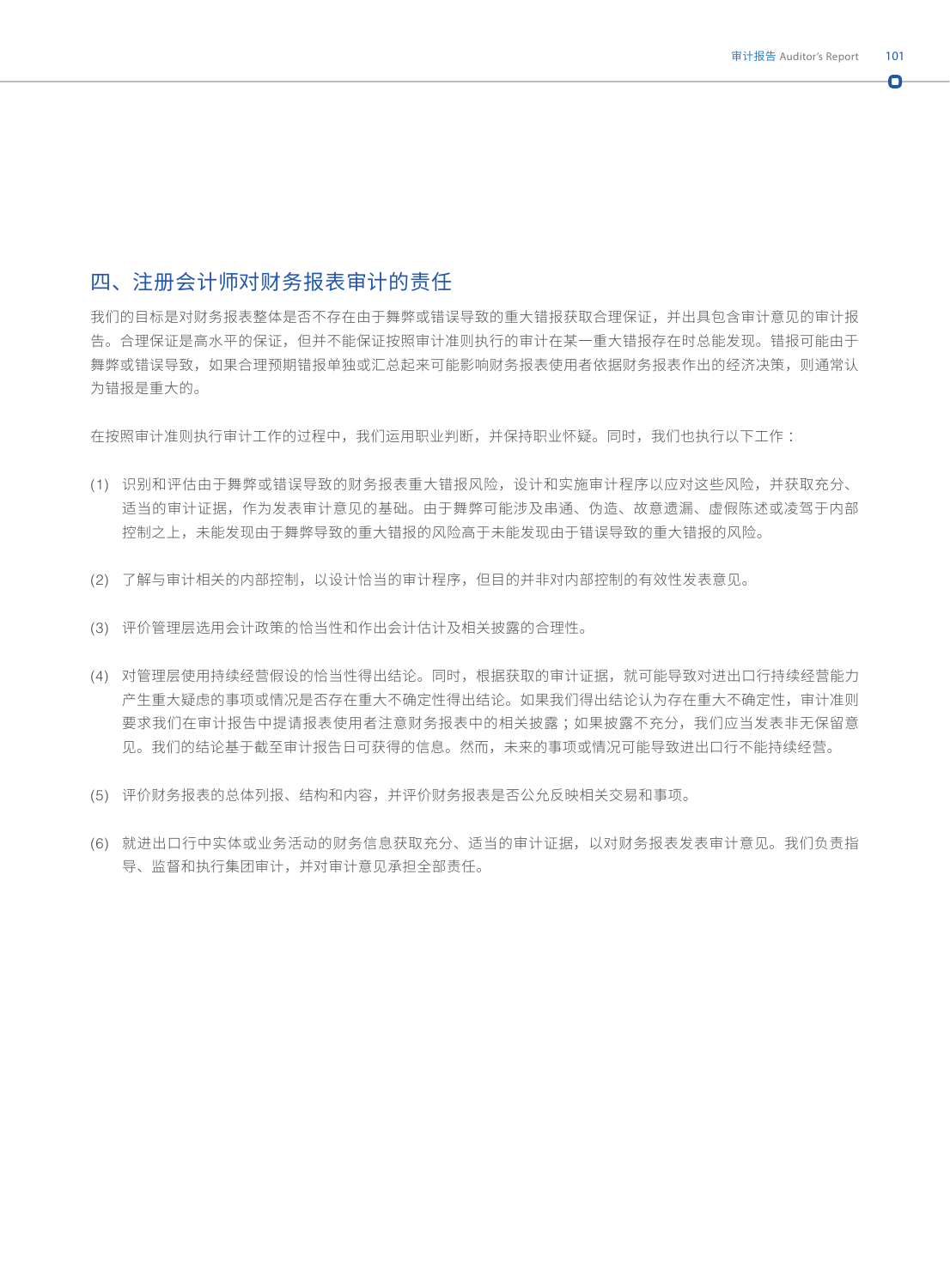我们与治理层就计划的审计范围、时间安排和重大审计发现等事项进行沟通,包括沟通我们在审计中识别出的值得关注 的内部控制缺陷。

〔以下无正文〕

Ō

中国注册会计师 :





中国注册会计师 :



中国注册会计师 :

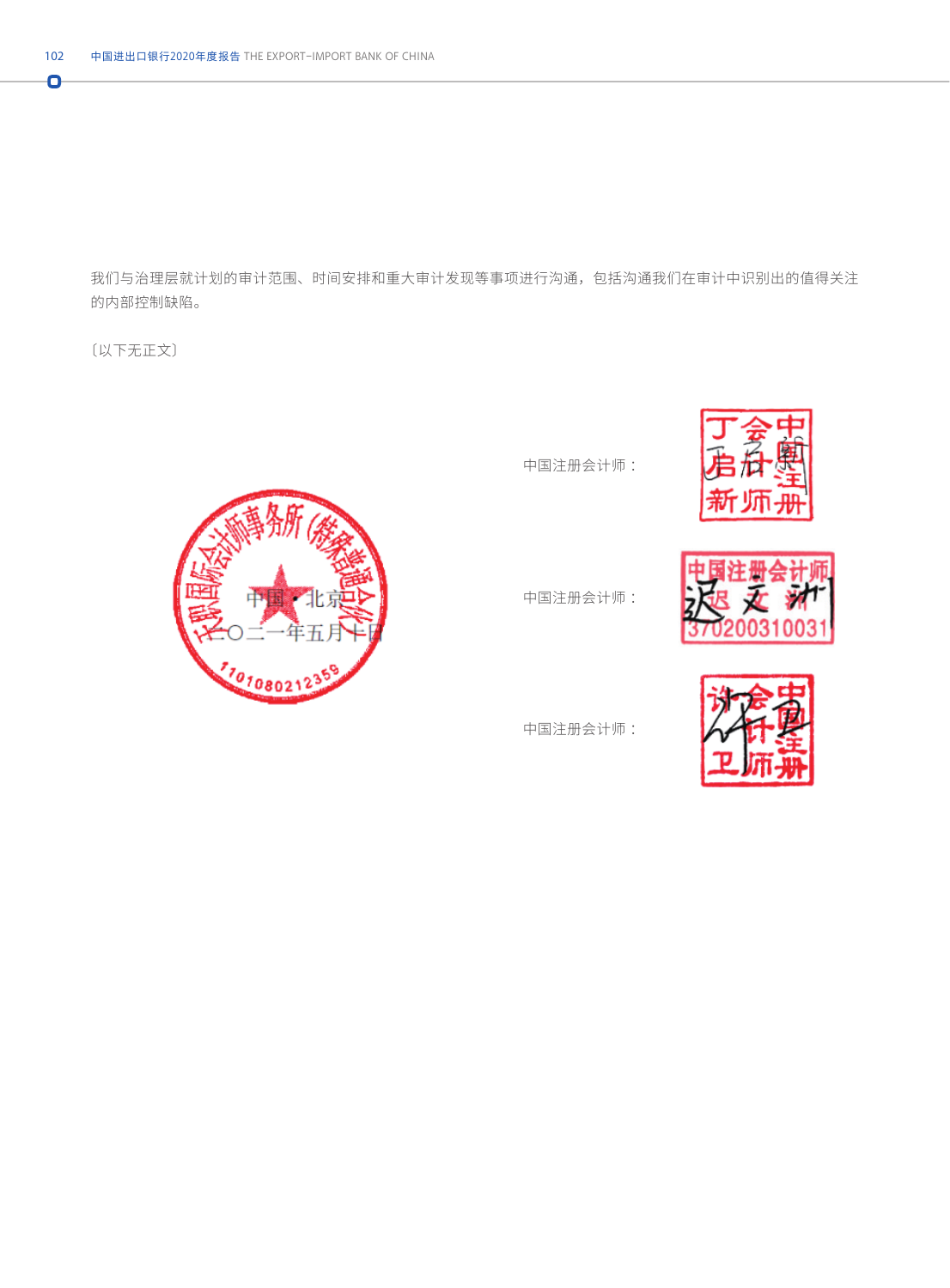n

# AUDITOR'S REPORT

[English Translation for Reference Only] Baker Tilly China [2021] No.25958

# All shareholders of the Export-Import Bank of China:

#### I. Opinion

We have audited the financial statements of The Export-Import Bank of China (hereinafter "the Bank"), which comprise the consolidated and the Bank's balance sheets as at December 31, 2020, and the consolidated and the Bank's income statements, consolidated and the Bank's cash flow statements and consolidated and the Bank's statements of changes in owner's equity for the year then ended, and notes to the financial statements.

In our opinion, the accompanying financial statements present fairly, in all material respects, the consolidated and the Bank's financial positions as at December 31, 2020, and their financial performance and their cash flows for the year then ended in accordance with the requirements of Accounting Standards for Business Enterprises.

# II. Basis for Opinion

We conducted our audit in accordance with China Standards on Auditing. Our responsibilities under those standards are further described in the Auditor's Responsibilities for the Audit of the Financial Statements section of our report. We are independent of the Bank and have fulfilled our other ethical responsibilities in accordance with the China Code of Ethics for Certified Public Accountants. We believe that the audit evidence we have obtained is sufficient and appropriate to provide a basis for our opinion.

### III. Responsibilities of Management and Those Charged with Governance for the Financial Statements

Management of the Bank is responsible for the preparation of the financial statements to achieve fair presentation in accordance with Accounting Standards for Business Enterprises, and for the design, implementation and maintenance of such internal control as management determine is necessary to enable the preparation of the financial statements that are free from material misstatement, whether due to fraud or error.

In preparing the financial statements, management is responsible for assessing the Bank's ability to continue as a going concern, disclosing, as applicable, matters related to going concern and using the going concern basis of accounting unless management either intend to liquidate the Bank or to cease operations, or have no realistic alternative but to do so.

Those charged with governance are responsible for overseeing the Bank's financial reporting process.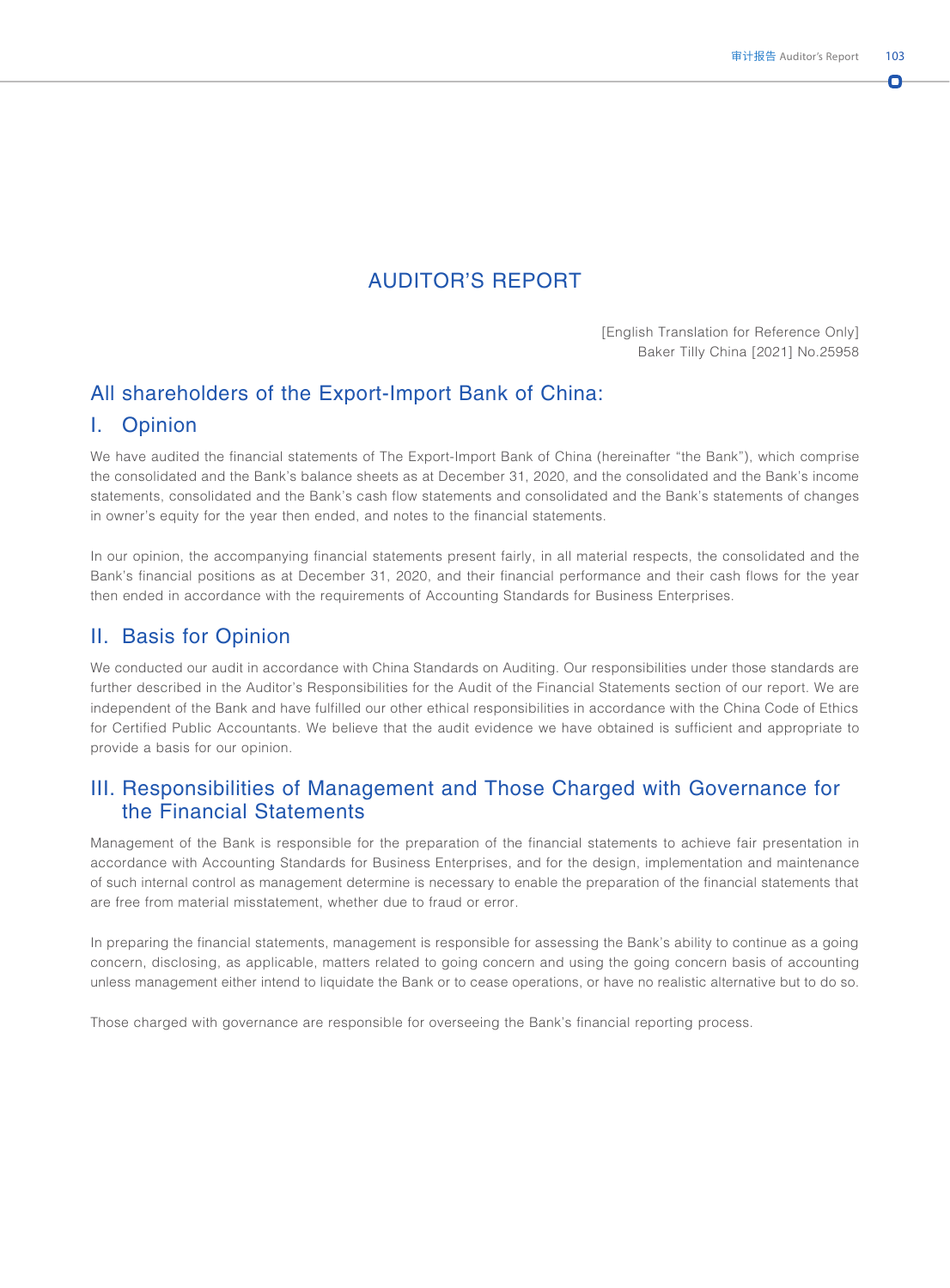n

## IV. Auditor's Responsibilities for the Audit of the Financial Statements

Our objectives are to obtain reasonable assurance about whether the financial statements as a whole are free from material misstatement, whether due to fraud or error, and to issue an auditor's report that includes our opinion. Reasonable assurance is a high level of assurance, but is not a guarantee that an audit conducted in accordance with auditing standards will always detect a material misstatement when it exists. Misstatements can arise from fraud or error and are considered material if, individually or in the aggregate, they could reasonably be expected to influence the economic decisions of users taken on the basis of these financial statements.

As part of an audit in accordance with auditing standards, we exercise professional judgment and maintain professional skepticism throughout the audit. We also:

- (1) Identify and assess the risks of material misstatement of the financial statements, whether due to fraud or error, design and perform audit procedures responsive to those risks, and obtain audit evidence that is sufficient and appropriate to provide a basis for our opinion. The risk of not detecting a material misstatement resulting from fraud is higher than for one resulting from error, as fraud may involve collusion, forgery, intentional omissions, misrepresentations, or the override of internal control.
- (2) Obtain an understanding of internal control relevant to the audit in order to design audit procedures that are appropriate in the circumstances, but not for the purpose of expressing an opinion on the effectiveness of the internal control.
- (3) Evaluate the appropriateness of accounting policies used and the reasonableness of accounting estimates and related disclosures made by management.
- (4) Conclude on the appropriateness of the management's use of the going concern basis of accounting and, based on the audit evidence obtained, whether a material uncertainty exists related to events or conditions that may cast significant doubt on the Bank's ability to continue as a going concern. If we conclude that a material uncertainty exists, the auditing standards require us to draw attention to users of the financial statements in our auditor's report to the related disclosures in the financial statements or, if such disclosures are inadequate, to modify our opinion. Our conclusions are based on the audit evidence obtained up to the date of our auditor's report. However, future events or conditions may cause the Bank to cease to continue as a going concern.
- (5) Evaluate the overall presentation, structure and content of the financial statements, including the disclosures, and whether the financial statements represent the underlying transactions and events in a manner that achieves fair presentation.
- (6) Obtain sufficient appropriate audit evidence regarding the financial information of the entities or business activities within the Bank to express an opinion on the financial statements. We are responsible for the direction, supervision and performance of the group audit. We remain solely responsible for our audit opinion.